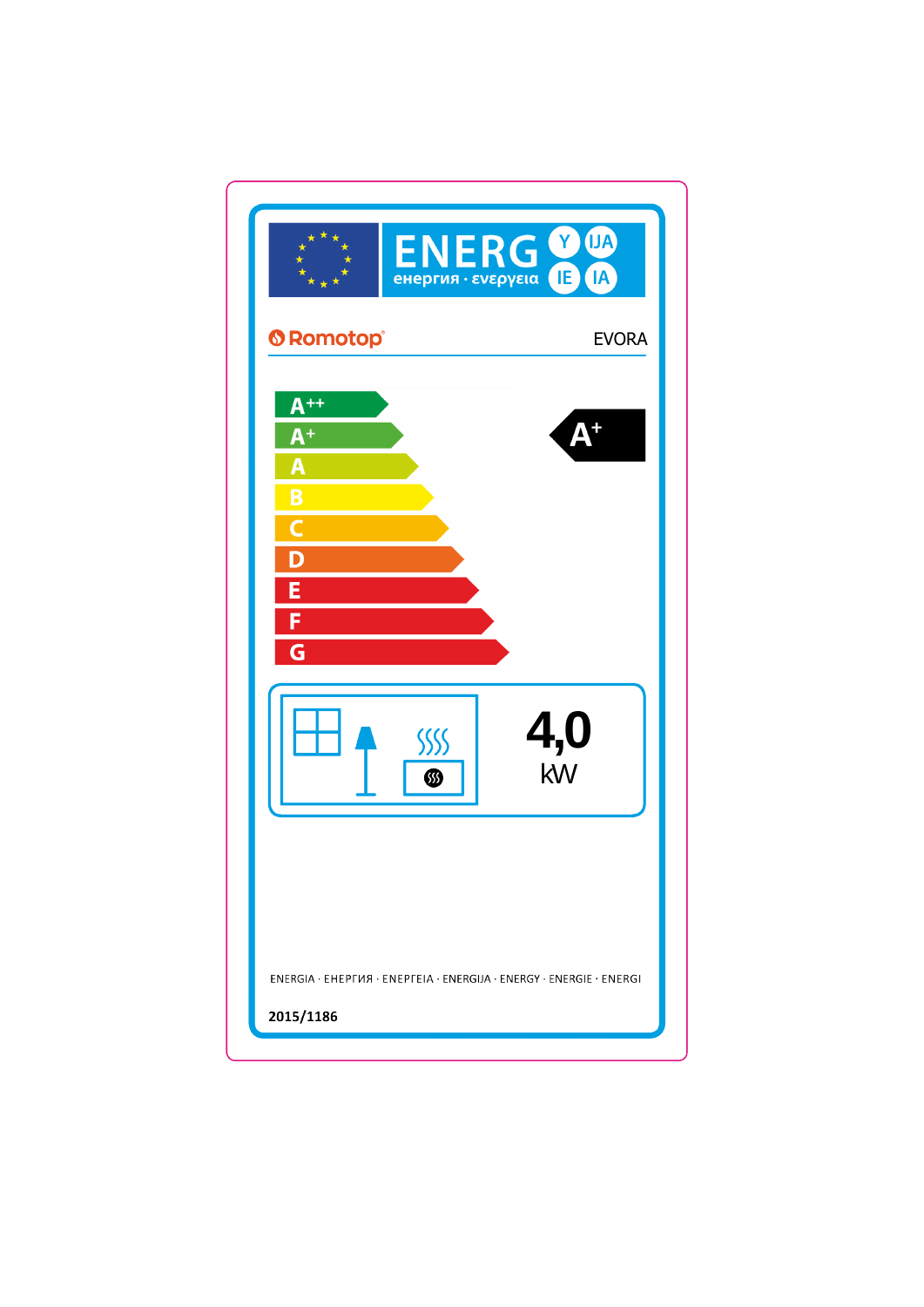

#### **Informační list výrobku dle nařízení EU 2015/1186**

**Údaje v informačním listu lokálního topidla musí být uvedeny v tomto pořadí a musí být obsaženy v brožuře k výrobku nebo jiné dokumentaci poskytované k výrobku.**

| Název nebo ochranná známka dodavatele:             | Romotop spol. s r. o. | Meno dodávateľa alebo jeho ochranná známka:                      | Romotop spol. s r. o. |
|----------------------------------------------------|-----------------------|------------------------------------------------------------------|-----------------------|
|                                                    |                       |                                                                  |                       |
| Identifikační značka modelu používaná dodavatelem: | Evora                 | Identifikačný kód modelu dodávateľa:                             | Evora                 |
|                                                    |                       |                                                                  |                       |
| Třída energetické účinnosti modelu:                | $A+$                  | Trieda energetickej účinnosti modelu:                            | $A+$                  |
|                                                    |                       |                                                                  |                       |
| Přímý tepelný výkon (kW):                          | 4,0                   | Priamy tepelný výkon (kW):                                       | 4,0                   |
|                                                    |                       |                                                                  |                       |
| Nepřímý tepelný výkon (kW):                        | $\mathbf{0}$          | Nepriamy tepelný výkon (kW):                                     | $\mathbf{0}$          |
|                                                    |                       |                                                                  |                       |
| Index energetické účinnosti EEI:                   | 108                   | Index energetickej účinnosti EEI:                                | 108                   |
|                                                    |                       |                                                                  |                       |
| Energetická účinnost u jmenovitého výkonu (%):     | 80,5                  | Užitočná energetická účinnosť pri menovitom tepelnom výkone (%): | 80,5                  |
|                                                    |                       |                                                                  |                       |
| Energetická účinnost u minimálního zatížení (%):   | <b>Pass</b>           | Užitočná energetická účinnosť pri minimálnom zaťažení (%):       | <b>Pass</b>           |
|                                                    |                       |                                                                  |                       |
| Zvláštní opatření (při montáži, údržbě):           | viz. Návod            | Opatrenia (pri montáži, údržbe):                                 | pozrite Návod         |

### **Informačný list výrobku podľa nariadenia EU 2015/1186**

**Informácie uvedené v informačnom liste výrobku pre lokálny ohrievač priestoru sa uvádzajú v tomto poradí a musia byť uvedené v brožúre o výrobku alebo v iných dokumentoch pripojených k výrobku.**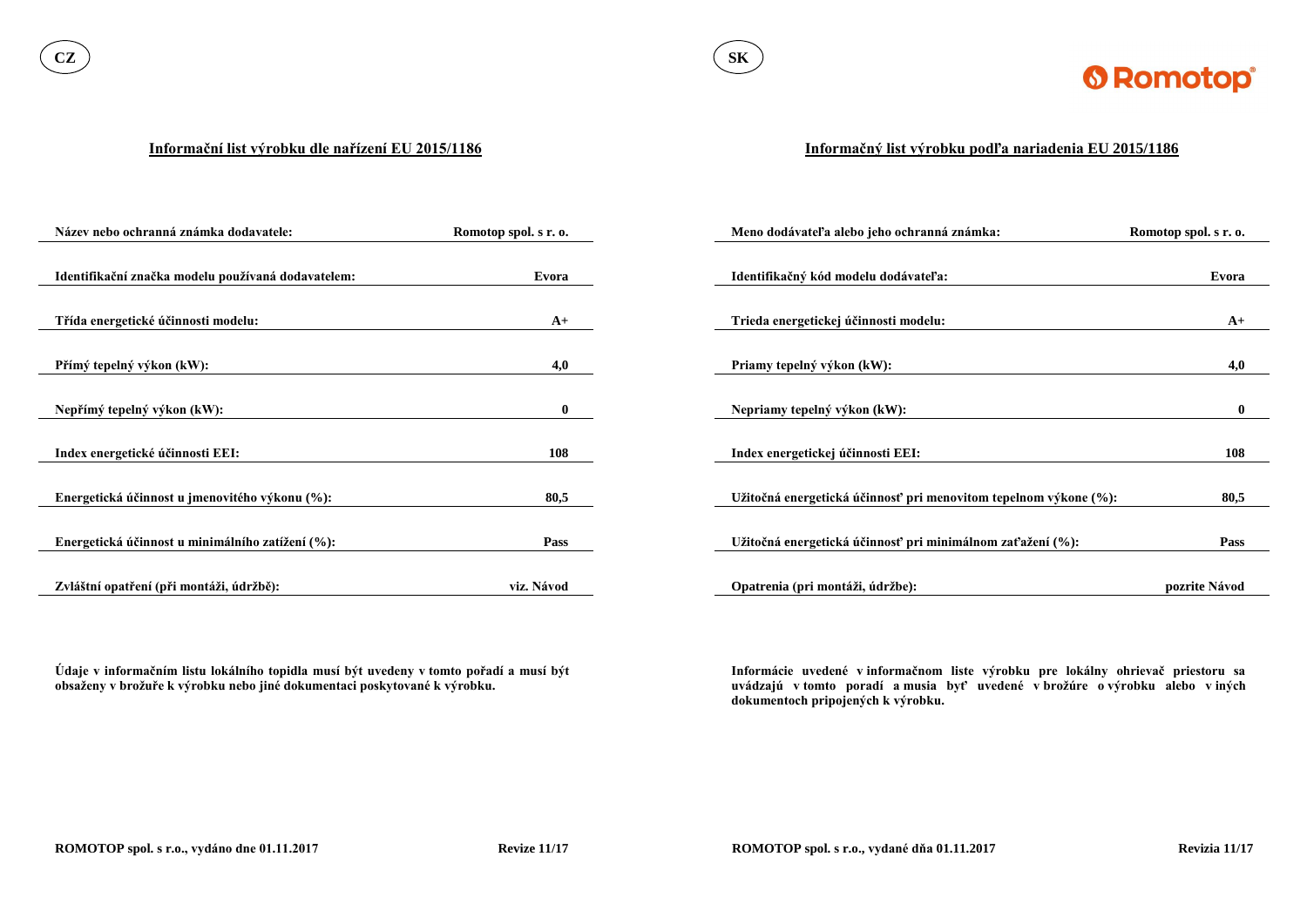**PL**



## **Karta produktu rozporządzenia EU 2015/1186**

| Nazwa dostawcy lub znak towarowy:                          | Romotop spol. s r. o. |
|------------------------------------------------------------|-----------------------|
| Identyfikator modelu dostawcy:                             | Evora                 |
| Klasa efektywności energetycznej modelu:                   | $A+$                  |
| Bezpośrednia moc cieplna produktu (kW):                    | 4,0                   |
| Pośrednia moc cieplna produktu (kW):                       | $\boldsymbol{0}$      |
| Współczynnik efektywności energetycznej EEI:               | 108                   |
| Sprawność użytkowa przy nominalnej mocy cieplnej oraz (%): | 80,5                  |
| Sprawność użytkowa przy minimalnym obciążeniu (%):         | <b>Pass</b>           |
| Srodki specjalne (podczas instalacji, serwisu):            | Partz instrukcje      |

**Informacje w karcie produktu miejscowego ogrzewacza pomieszczeń muszą być podawane w poniższej kolejności oraz zawarte w broszurze dotyczącej produktu lub w innych materiałach dostarczanych wraz z produktem.**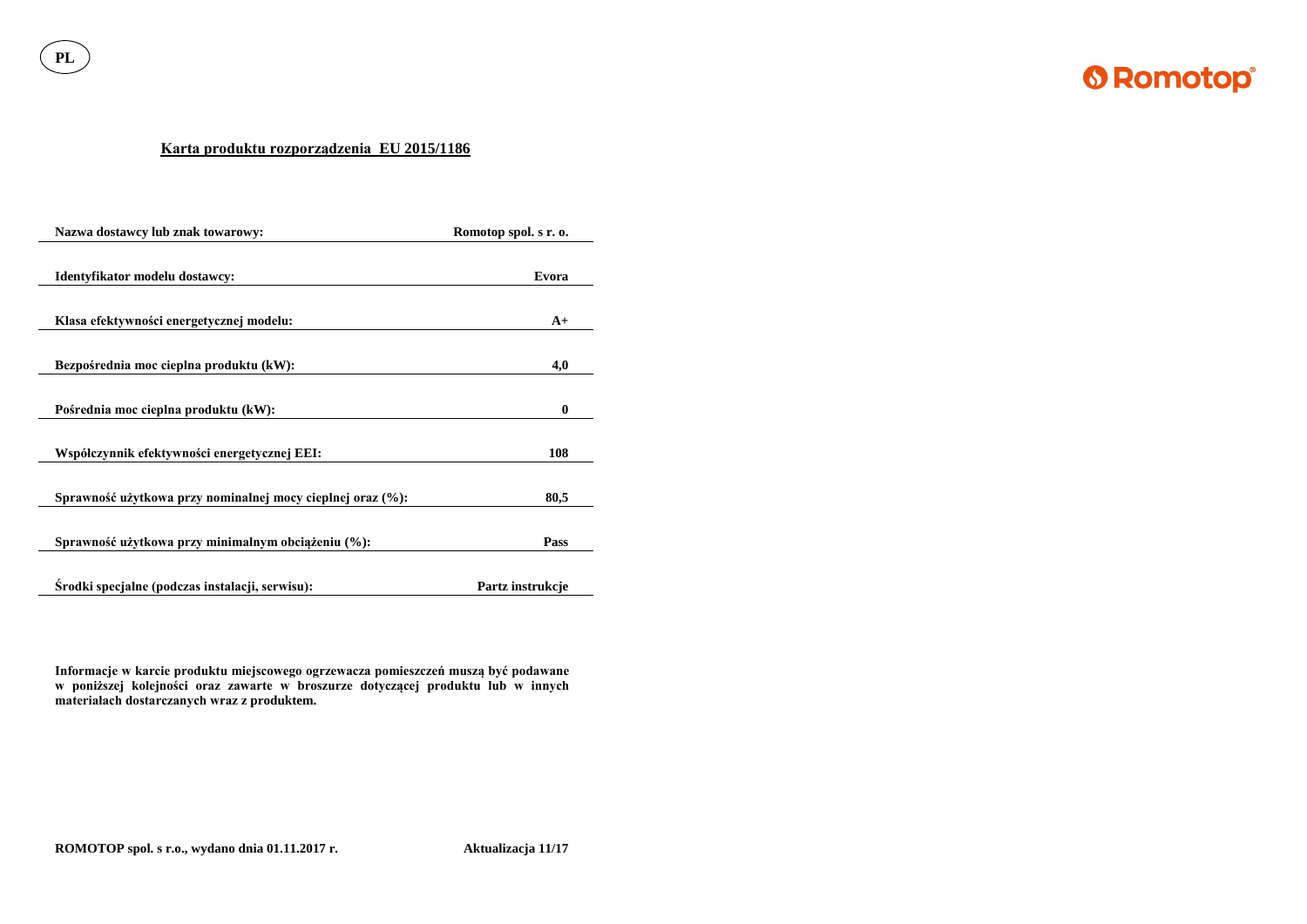

#### **Product sheet under Regulation EU 2015/1186**

**The information in the product sheet of the local space heater shall be provided in the following order and shall be included in the product brochure or other literature provided with the product.**

| <b>Supplier's name or trademark:</b>                        | Romotop spol. s r. o. | Name oder Warenzeichen des Lieferanten:                      | <b>Romotop GmbH</b> |
|-------------------------------------------------------------|-----------------------|--------------------------------------------------------------|---------------------|
|                                                             |                       |                                                              |                     |
| Supplier's model identifier:                                | Evora                 | <b>Modellkennung des Lieferanten:</b>                        | Evora               |
|                                                             |                       |                                                              |                     |
| The energy efficiency class of the model:                   | $A+$                  | <b>Energieeffizienzklasse des Modells:</b>                   | $A+$                |
|                                                             |                       |                                                              |                     |
| The direct heat output in (kW):                             | 4,0                   | Direkte Wärmeleistung (kW):                                  | 4,0                 |
|                                                             |                       |                                                              |                     |
| The indirect heat output in (kW):                           | $\bf{0}$              | Indirekte Wärmeleistung (kW):                                | $\mathbf{0}$        |
|                                                             |                       |                                                              |                     |
| The energy efficiency index EEI:                            | <b>108</b>            | <b>Energieeffizienzindex EEI:</b>                            | 108                 |
|                                                             |                       |                                                              |                     |
| The useful energy efficiency at nominal heat output $(\%):$ | 80,5                  | Energieeffizienz bei Nennwärmeleistung (%):                  | 80,5                |
|                                                             |                       |                                                              |                     |
| The useful energy efficiency at minimum load $(\%):$        | Pass                  | Energieeffizienz bei Mindestlast (%):                        | <b>Pass</b>         |
|                                                             |                       |                                                              |                     |
| Special requirements (instalation, maintanance):            | See instructions      | Besonderen Vorkehrungen (bei der Installation oder Wartung): | siehe Anleitung     |

# **Produktdatenblatt gemäß Verordnung EU 2015/1186**

**Die Angaben auf dem Produktdatenblatt des Einzelraumheizgerätes sind in nachstehender Reihenfolge aufzuführen und in die Produktbroschüre oder andere mit dem Produkt bereitgestellte Unterlagen aufzunehmen.**